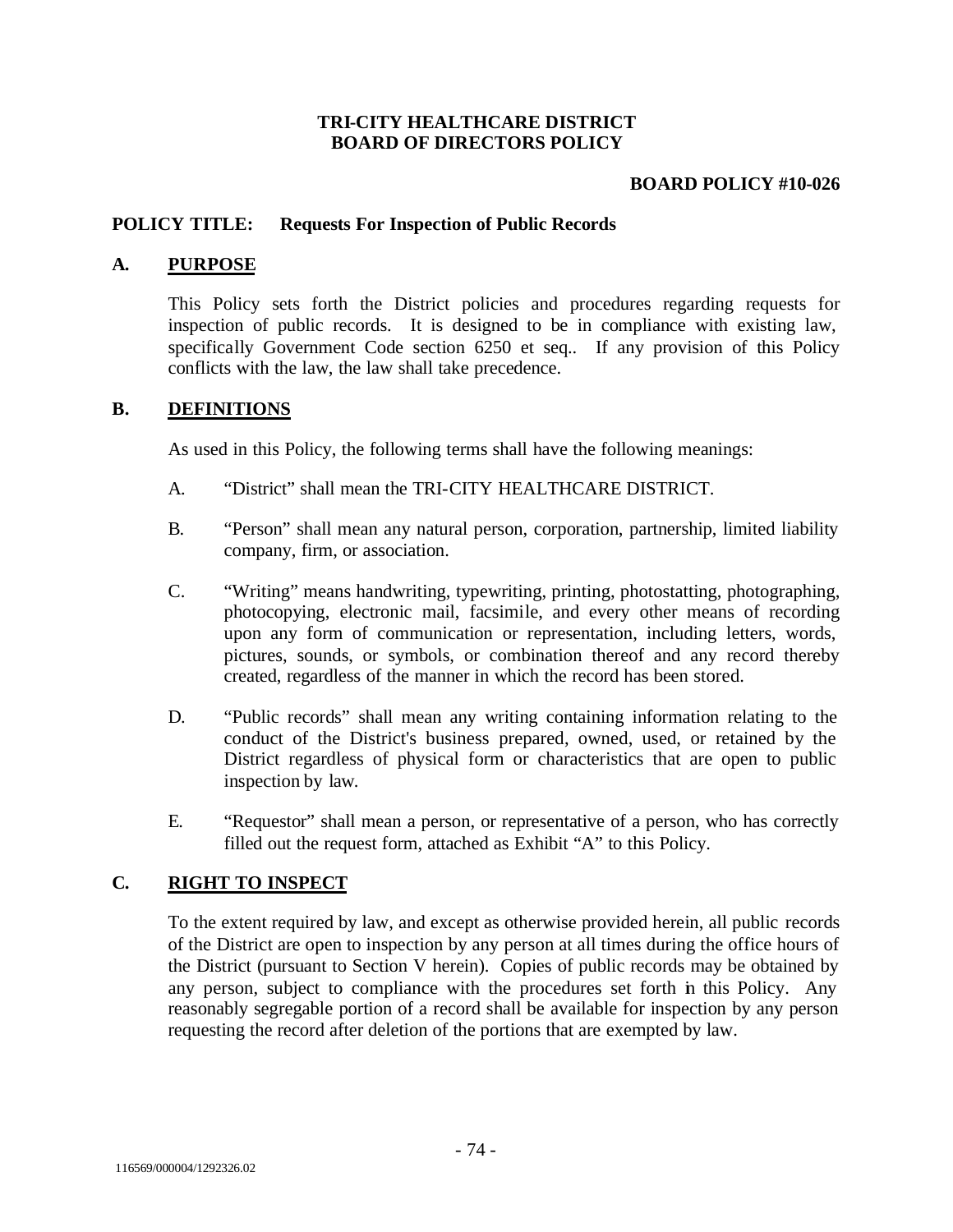### **D. RECORDS EXEMPT FROM DISCLOSURE**

Records which are exempt from disclosure under applicable law include but are not limited to the following:

- A. Preliminary drafts, notes, interagency, or intra-agency memoranda which are not retained by the District in the ordinary course of business, provided that the public interest in withholding such records clearly outweighs the public interest in disclosure.
- B. Records pertaining to pending litigation to which the District is a party, or to claims made pursuant to Division 3.6 (commencing with Section 810) of Title 1 of the Government Code, until such pending litigation or claim has been finally adjudicated or otherwise settled.
- C. Personnel, medical, or similar files, the disclosure of which would constitute an unwarranted invasion of personal privacy.
- D. Contained in or related to:
	- 1. Applications filed with any state agency responsible for the regulation or supervision of the issuance of securities or of financial institutions, including, but not limited to, banks, savings and loan associations, industrial loan companies, credit unions, and insurance companies.
	- 2. Examination, operating, or condition reports prepared by, on behalf of, or for the use of, any state agency referred to in Section (1) above.
- E. Geological and geophysical data, plant production data, and similar information relating to utility systems development, or market or crop reports, which are obtained in confidence from any person.
- F. Test questions, scoring keys, and other examination data used to administer a licensing examination, examination for employment, or academic examination, except as provided for in Chapter 3 (commencing with Section 99150) of Part 65 of the Education Code.
- G. The contents of real estate appraisals, engineering or feasibility estimates, and evaluations made for or by the District relative to the acquisition of property, or to prospective public supply and construction contracts, until all of the property has been acquired or all of the contract agreements are obtained; provided that the law of eminent domain shall not be affected by this provision.
- H. Information required from any taxpayer in connection with the collection of local taxes which is received in confidence and the disclosure of the information to other persons would result in unfair competitive disadvantage to the person supplying such information.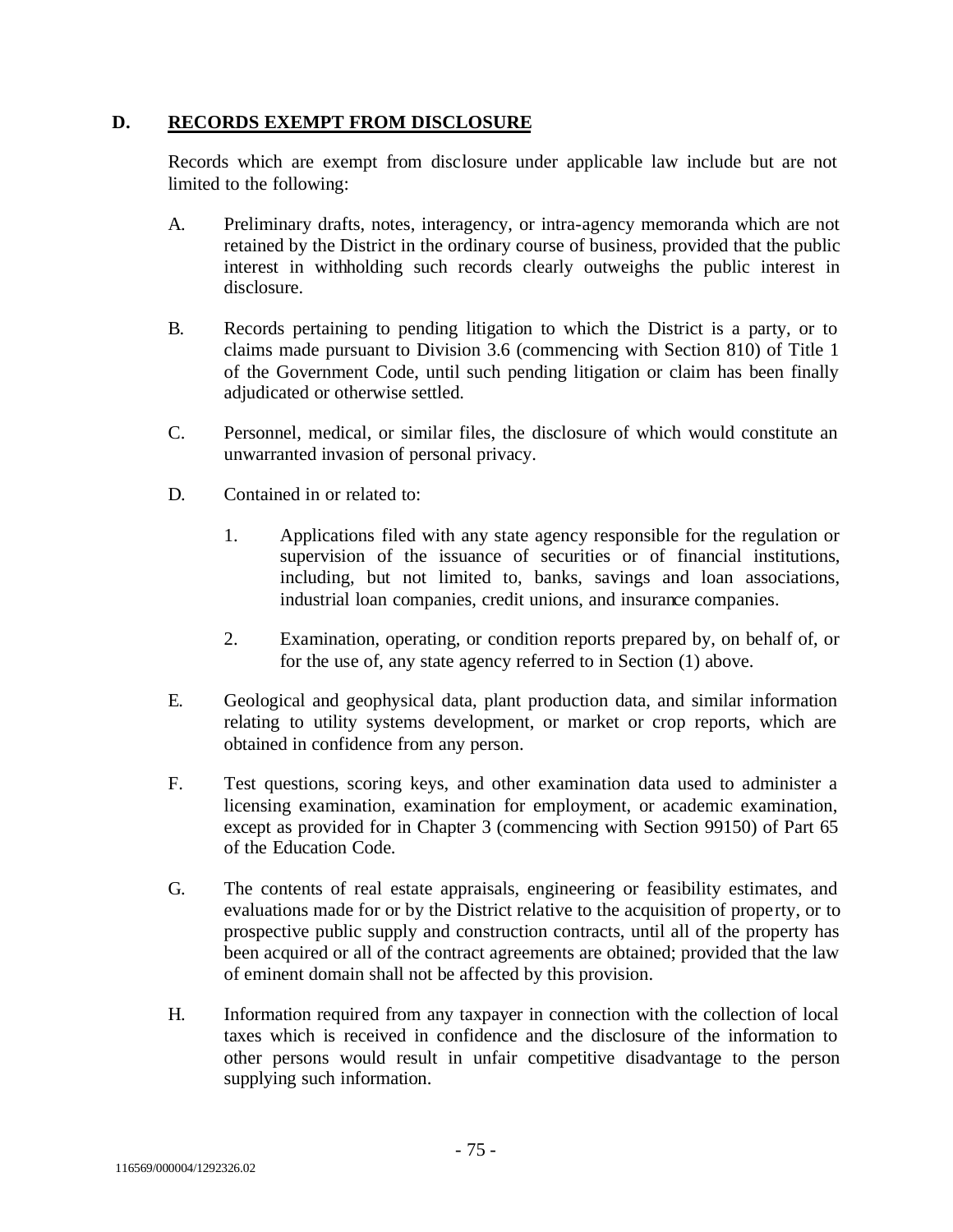- I. Library circulation records kept for the purpose of identifying the borrower of items available in libraries, and library materials acquired solely for reference purposes. This exemption does not apply to records of the fines imposed on the borrowers.
- J. Statements of personal worth or personal financial data required by a licensing agency and filed by an applicant with such licensing agency to establish his or her personal qualification for the license, certificate, or permit for which the applicant applied.
- K. A final accreditation report of the Joint Commission on Accreditation of Hospitals that has been transmitted to the State Department of Health Services pursuant to subdivision (b) of Section 1282 of the Health and Safety Code.
- L. Records of the District that relate to any contract with an insurer or nonprofit hospital service plan for inpatient or outpatient services for alternative rates pursuant to Section 10133 or 11512 of the Insurance Code. However, the record shall be open to inspection within one year after the contract is fully executed.
- M. Computer software developed by a state or local agency is not itself a public record under this chapter. The agency may sell, lease, or license the software for commercial or noncommercial use. Computer software includes computer mapping systems, computer programs, and computer graphic systems.
- N. The records made, if any, of closed sessions, pursuant to Government Code section 54957.2, are not public records subject to inspection.
- O. Records the disclosure of which is exempted or prohibited pursuant to federal or state law.

This partial list of exemptions is subject to applicable law, and any changes in law are automatically incorporated herein.

# **E. REQUEST TO INSPECT AND/OR MAKE COPIES**

- A. Any person desiring to inspect records, including tapes of the meetings of the Board of Directors, of the District shall submit the request form attached as Exhibit "A" to the Office of the President/CEO. The requestor shall, in writing, specify the records to be inspected with sufficient detail to enable the District to identify the particular records and shall specify the number of person to attend such inspection. If the request is ambiguous or unfocused, the District shall make a reasonable effort to elicit additional clarifying information from the requester that will help identify the record or records. Pursuant to Government Code section 6253.1, the District shall do all of the following, to the extent reasonable under the circumstances:
	- Assist the member of the public to identify records and information that are responsive to the request or to the purpose of the request, if stated;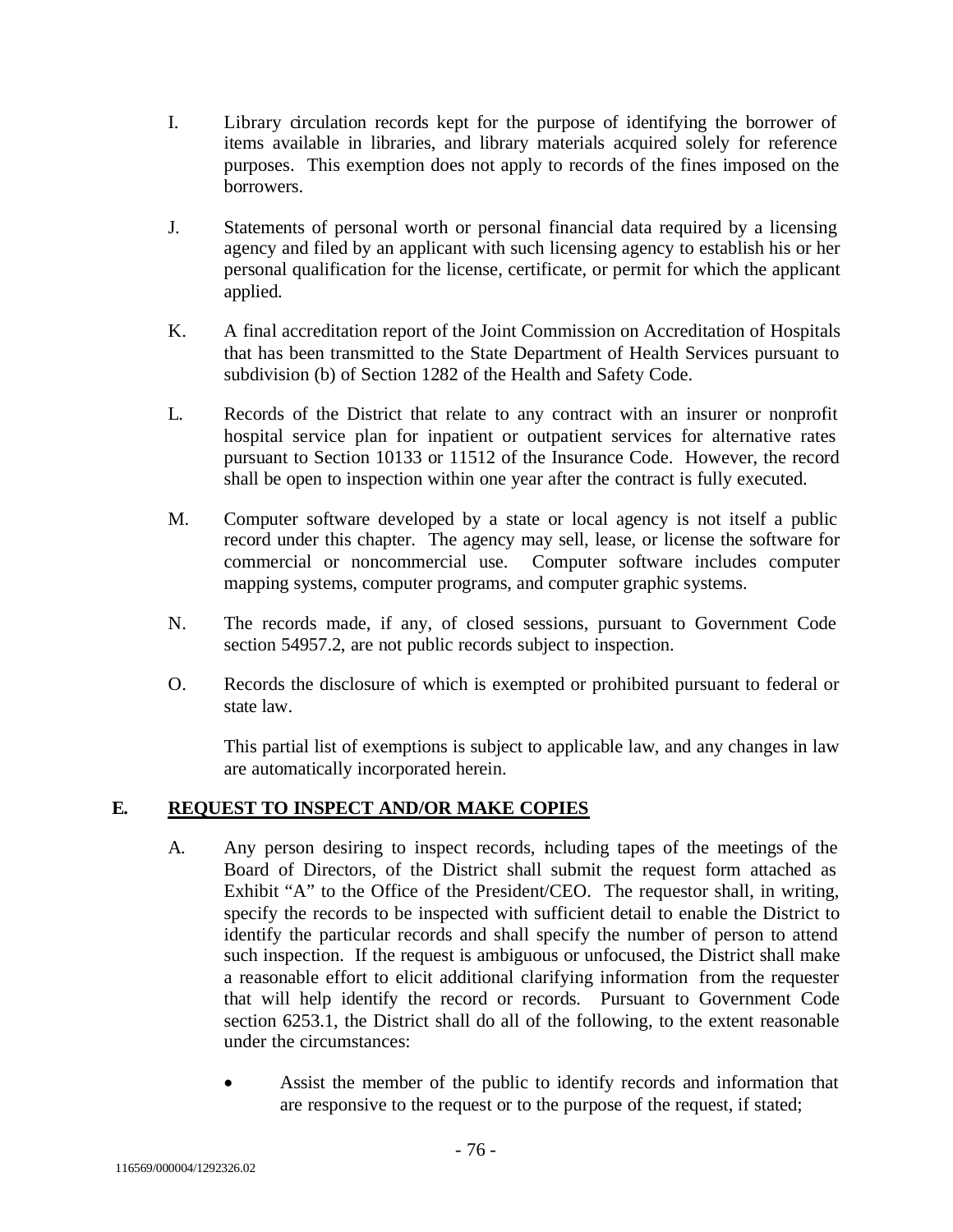- Describe the information technology and physical location in which the records exist; and
- Provide suggestions for overcoming any practical basis for denying access to the records or information sought.
- These requirements are deemed to have been satisfied if the District is unable to identify the requested information after making a reasonable effort to elicit additional clarifying information from the requestor that will help identify the record or records.

The District, upon a request for inspection or for a copy of records, shall, within ten (10) days from receipt of the request, determine whether the request, in whole or in part, seeks inspection of or copie s of disclosable public records in the possession of the District and shall promptly notify the person making the request of the determination and the reasons therefore. In unusual circumstances, the time limit prescribed in this Section may be extended by written notice by the President/CEO of the District or his/her designee to the person making the request, setting forth the reasons for the extension and the date on which a determination is expected to be dispatched. No notice shall specify a date that would result in an extension for more than fourteen (14) days. A response to a written request for inspection or copies of public records that includes a determination that the request is denied, in whole or in part, shall be in writing. As used in this Section, "unusual circumstances" means the following, but only to the extent reasonably necessary to the proper processing of the particular request:

- 1. The need to search for and collect the requested records from field facilities or other establishments that are separate from the office processing the request.
- 2. The need to search for, collect, and appropriately examine a voluminous amount of separate and distinct records that are demanded in a single request.
- 3. The need for consultation, which shall be conducted with all practicable speed, with another agency having substantial interest in the determination of the request or among two or more components of the District having substantial subject matter interest therein.
- 4. The need to compile data, to write programming language or a computer program, or to construct a computer report to extract data.
- B. Procedures for Approved Requests for Inspection and/or Copies.

Approved requests for inspection and/or copies will be handled as follows:

1. Mail Request - The Office of the President/CEO will notify the requestor of the fees to be paid to the District for copies of such records. Upon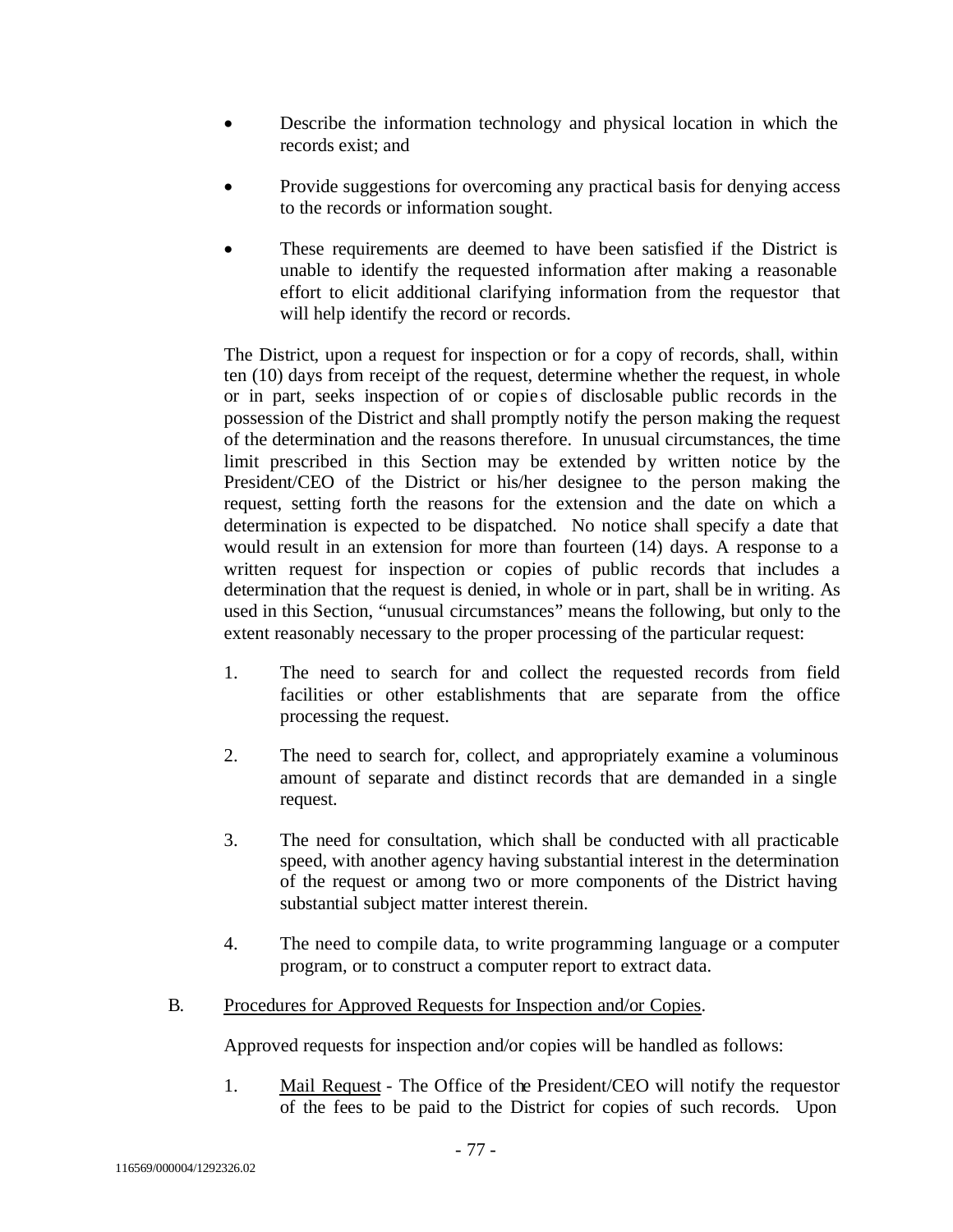receipt of such fees, the Records Clerk shall prepare and mail copies of such records to the person requesting them.

- 2. In-Person Request Copies of requested documents will be provided after receipt of a completed request form (Exhibit "A") and payment of fees in accordance with the established fee schedule (Exhibit "B").
- 3. Telephone Request In response to a telephone request for copies of District records, the Office of the President/CEO will explain the records request procedure (including established fees) as outlined in subsections (1) and (2) above. Payment of fees is required before copies may be prepared.
- 4. Fax Requests In response to a fax request for copies of District records, the Office of the President/CEO will transmit to the Requestor an explanation of the procedures (including established fees) as outlined in subsections (1) and (2) above, and transmit Exhibits "A" and "B" to the Requestor. Payment of fees is required before copies may be prepared.
- 5. E-Mail Requests In response to an E-Mail request for copies of District records, the Office of the President/CEO will transmit to the Requestor and explanation of the procedures (including established fees) as outlined in subsections (1) and (2) above, and transmit Exhibits "A" and "B" to the Requestor. Payment of fees is required before copies may be prepared.
- C. Any person in attendance at an inspection of District records may request a copy of any record being inspected. Upon completion of the written request and payment of the fee set forth herein, the Office of the President/CEO will prepare the copies of such records for the requestor.
- D. Members of the public seeking to review a tape(s) of the Board of Directors meetings must complete the request form set forth in Exhibit "A," complying with Section V of this Policy as well as call the Board's Executive Assistant to make an appointment to review the tape(s). In the alternative, the District will provide the person requesting to review the tapes(s) with the phone number of the television station that airs the meetings of the Board of Directors to obtain the schedule for airing the Board of Directors' meetings.
	- 1. At the scheduled appointment to review a tape, as scheduled in accordance with the above, the member of the public must be accompanied by a member of District staff to a private area in the hospital to listen to the audiotape of the Board of Directors meeting. A member of District staff must be present at all times during which the member of the public listens to the audiotape in order to operate the audiotape playing device.
	- 2. Should a member of the public desire to obtain a duplicate the audio or video tape of the Board of Directors meetings, the member of the public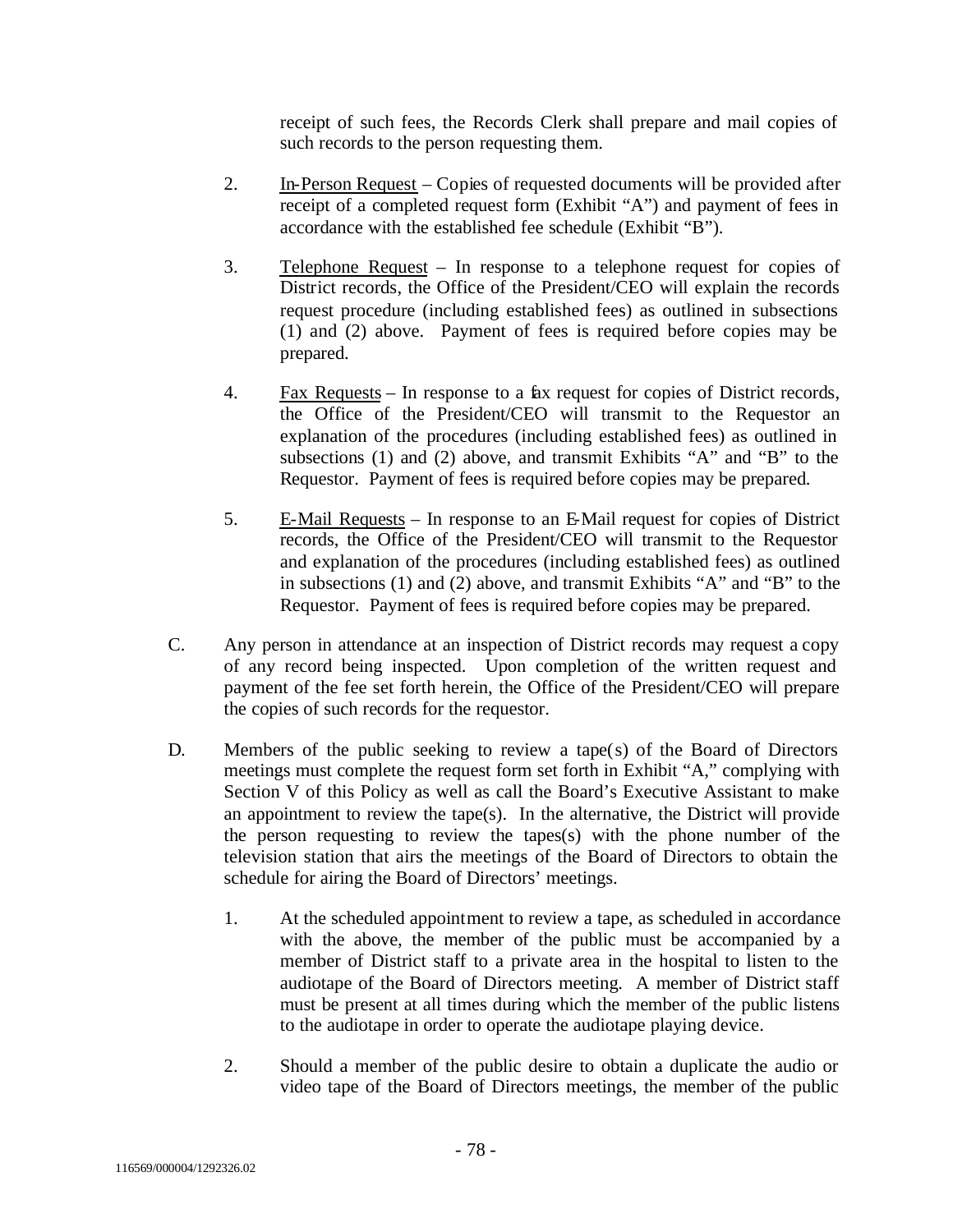must follow the procedures set forth above for obtaining copies of public records.

# **F. FEES FOR COPIES**

The District shall charge a reasonable fee (not to exceed the direct cost of reproduction) for copies or of identifiable public records or information produced there from as set forth in Exhibit "B," attached hereto, which provides a complete schedule of photocopying, information reproduction, and transmission.

# **G. AGENDAS AND AGENDA PACKETS, CHARGES FOR MAILING PACKETS**

- A. Any person may request that a copy of the Agenda, or a copy of all the documents constituting the agenda packet, of any meeting of the Board or one or more of its Committees be mailed to that person. If requested the Agenda and documents in the agenda packet shall be made available in appropriate alternative formats to persons with a disability, as required by Section 202 of the Americans with Disabilities Act of 1990 (42 U.S.C. § 12132.), and the federal rules and regulations adopted in implementation thereof. Upon receipt of the written request, the Office of the President/CEO shall cause the requested materials to be mailed at the time the agenda is posted pursuant to Government Code section 54954.2 and 54956 or upon distribution to all, or a majority of all, of the members of the Board, whichever occurs first. Any request for mailed copies of Agendas or Agenda packets shall be valid for the calendar year in which it is filed, and must be renewed following January 1 of each year.
- B. There is no fee for a request for mailing the Agenda of meetings of the Board or its Committees without the packet. The Board hereby establishes a fee for mailing the Agenda packet, of meetings of the Board and its Committees. The fee shall not exceed the cost of providing the service. The fee for receiving the agenda packets shall be the actual cost incurred by the District, based on the previous year costs, payable in advance. If the requesting person requests mailing of the Agenda or Agenda packet for a specified period less than a year, the annual fee shall be pro-rated based upon the number of months and any parts thereof which fall within the period for which the request is made, but shall still be paid in advance. The fee amount applies regardless of whether the request is for agenda packets of the Board or one or more of its Committees, and the requestor shall be entitled to receive all of the packets. Failure of the requesting person to receive the Agenda or Agenda packet pursuant to this Section shall not constitute grounds for invalidation of the actions of the legislative body taken at the meeting for which the Agenda or Agenda packet was not received.

# **H. WAIVER OF REQUIRED FEES**

As a means of facilitating and expediting efficient business relationships with other local and state agencies, regulatory agencies, and local news organizations, the fees for copies of Agendas, Agenda packets and approved minutes of Board of Directors meetings and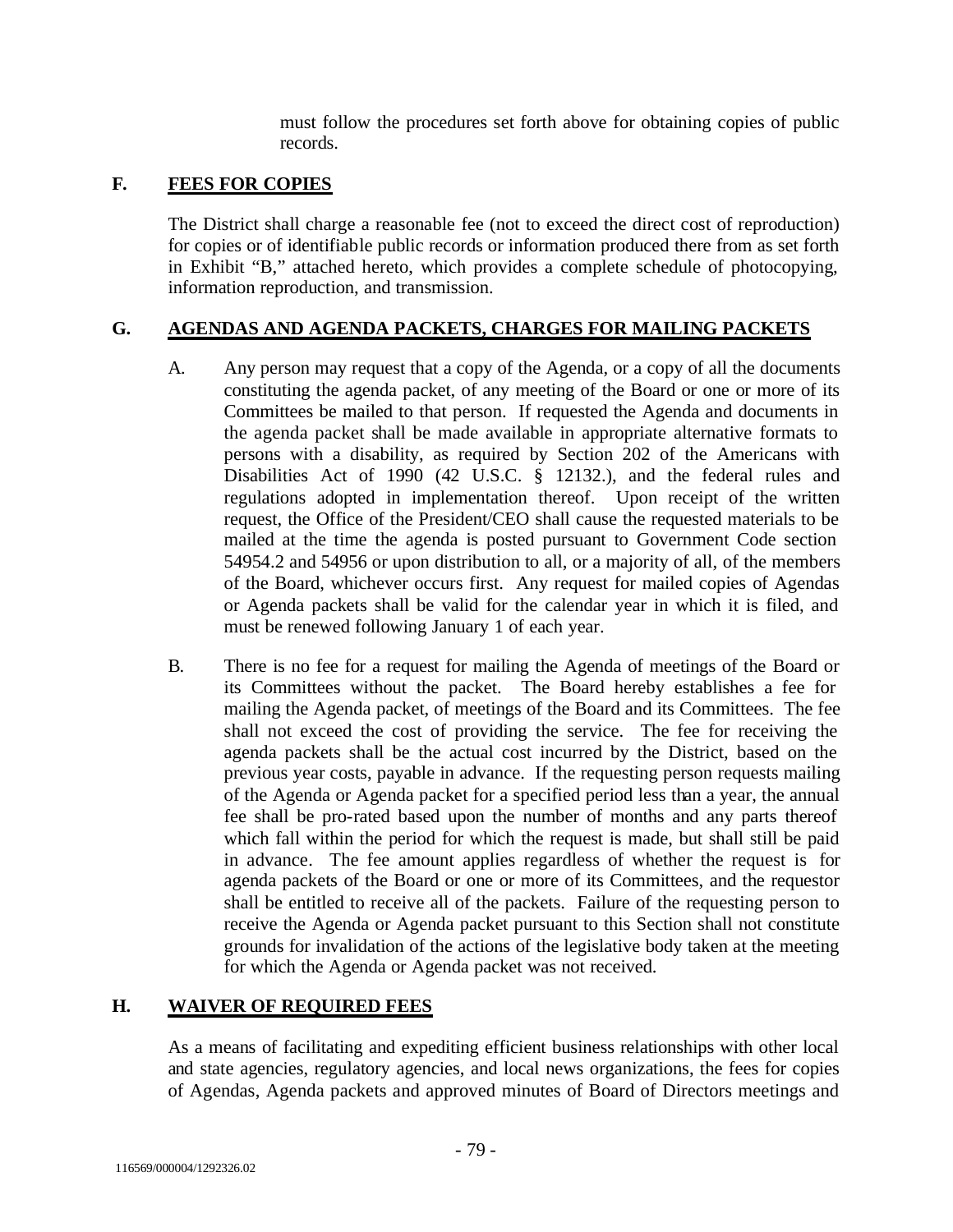Board of Directors Committee meetings will be waived. In addition, should any member of the public desire a public document such as minutes to a single meeting of the Board or a standing Committee of the Board, or the budget, the Office of the President/CEO may waive the fees. Should any public record request involve significant reproduc tion costs, in the judgment of the Office of the President/CEO, such costs shall not be waived. Additionally, should a public agency not reciprocate with a similar waiver of fees for Agendas and approved minutes of the meetings of their governing body, the District will require that the fees set forth in Exhibit "B" attached hereto shall be paid by that agency prior to receiving copies of District documents. Fees for those entities listed on Exhibit "C" attached hereto will be waived except those agencies that do not reciprocate with a similar waiver.

**Reviewed by the Gov/Leg Committee: 6/8/05 Approved by the Board of Directors: 6/23/05 Reviewed by the Gov/Leg Committee: 8/10/05 Approved by the Board of Directors: 9/22/05 Reviewed by the Gov/Leg Committee: 11/8/06 Approved by the Board of Directors: 12/14/06 Reviewed by the Gov/Leg Committee: 10/10/07 Approved by the Board of Directors: 12/13/07 Received by the Gov/Leg Committee: 12/01/10 Approved by the Board of Directors: 12/16/10**